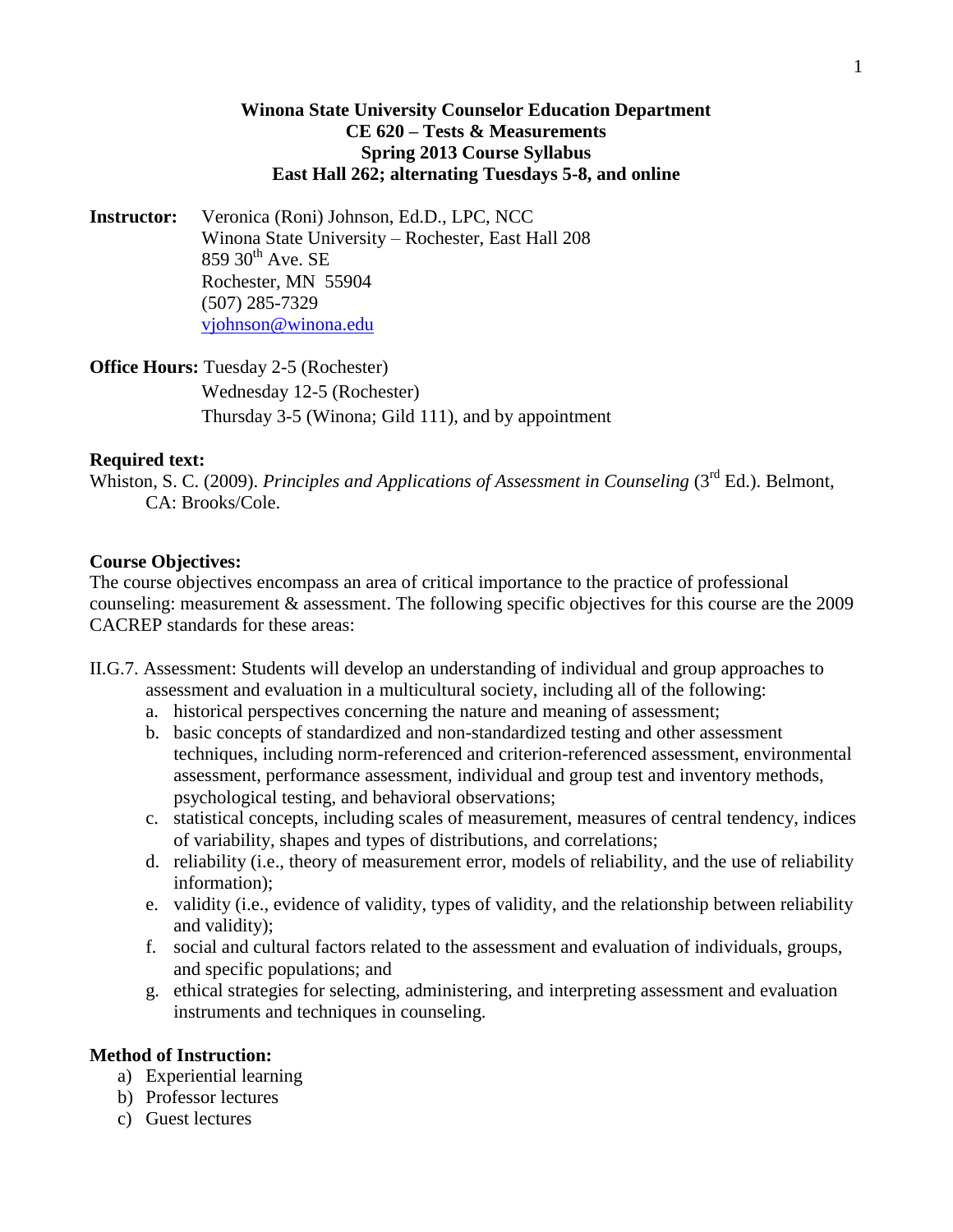- d) Class discussion
- e) Presentation of audiovisual material when appropriate
- f) Internet-based learning
- g) Student presentations.

### **Inclusive Excellence:**

WSU recognizes that our individual differences can deepen our understanding of one another and the world around us, rather than divide us. In this class, people of all ethnicities, genders, religions, ages, sexual orientations, disabilities, socioeconomic backgrounds, regions, and nationalities are strongly encouraged to share their rich array of perspectives and experiences. If you feel your differences may in some way isolate you from WSU's community or if you have a need of any specific accommodations, please speak with the instructor early in the semester about your concerns and what we can do together to help you become an active and engaged member of our class and community.

### **Students with Disabilities Notice:**

Students with documented disabilities who may need accommodations, who have any medical emergency information the instructor should know of, or who need special arrangements in the event of an evacuation, should make an appointment with the instructor as soon as possible, no later than the 1st week of the term.

### **Electronic Device Notice:**

As a matter of courtesy to your classmates and the instructor, please turn off your beepers, cell phones, and any other electronic devices that make any noise.

### **Laptop/PDA Policy:**

Excluding students with a documented disability, the use of laptops and PDAs in class is prohibited without prior permission of the instructor.

### **E-mail Policy:**

You are assigned a university e-mail account that will be used by professors. Students should make every effort to get to know their account and check it regularly.

### **Course Expectations:**

#### *Diversity Statement:*

This is meant to be a safe, welcoming, and inclusive classroom environment for students of all races, ethnicities, sexual orientations, gender identities/variances, ages, religions, economic classes, and ability statuses. As such, you will be encouraged and challenged to use language and basic counseling techniques that are respectful, inclusive, representative and culturally appropriate.

### *Attendance & Participation:*

The syllabus details readings for each week. When students come to class, it is expected that the readings will be finished, and the students will be prepared to engage in meaningful discussion about them. You will receive a participation grade and this will reflect your professionalism including attendance, participation, preparation for class, and professional conduct. Attendance and participation will be worth 25 points towards your final grade.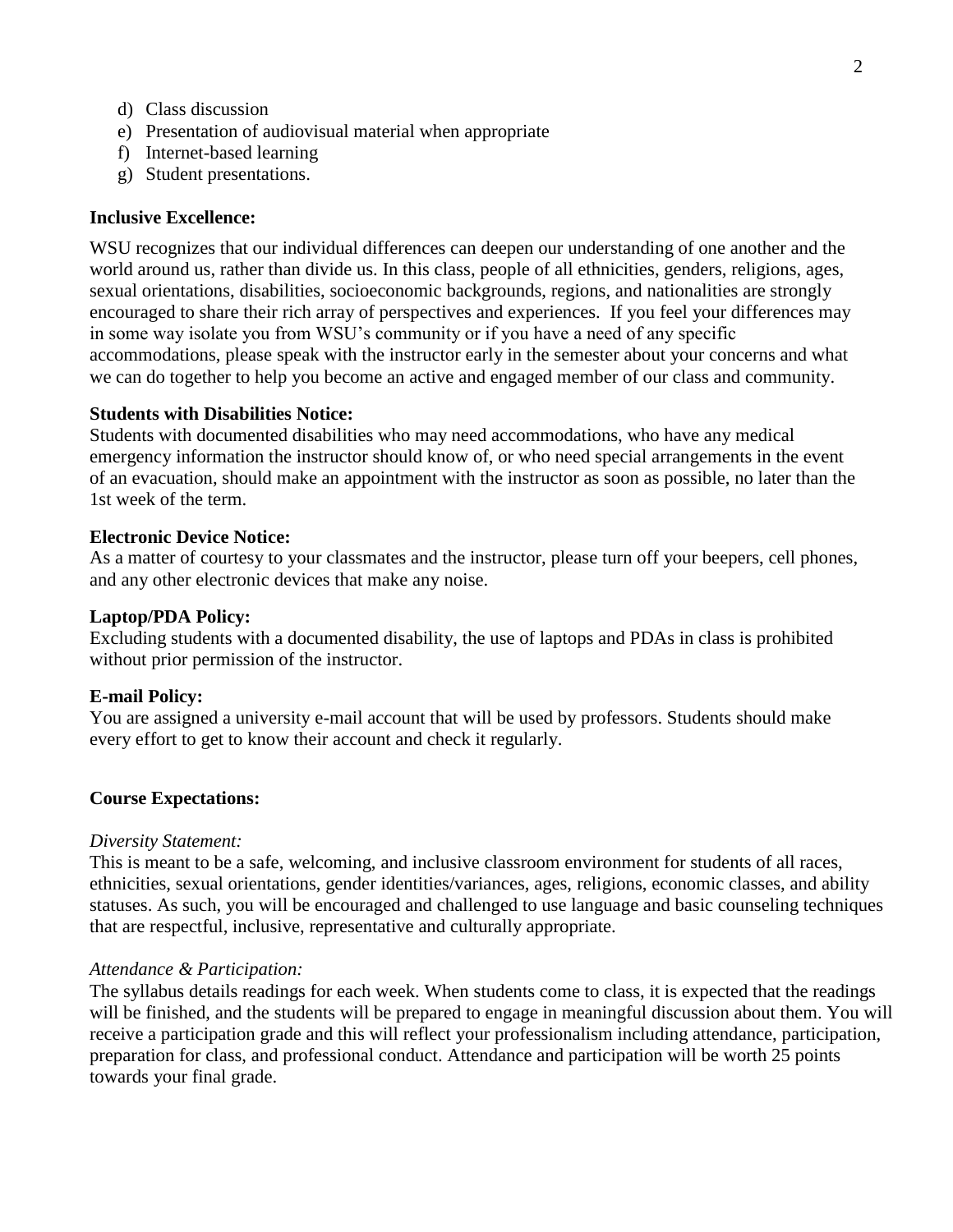### *Assignments:*

Assignments are to be turned in via D2L on the day the assignment is due. Only in the event of documentable extenuating circumstances are assignments accepted late. With the exception of documentable emergencies, late assignments will be assessed a 2-point deduction per day of lateness up to two weeks, after which late assignments will not be accepted. With the exception of quizzes, you are encouraged to work together, however your finished work must always be unique to you, and is your individual responsibility to complete. All assignments will be submitted via D2L.

# *Quizzes:*

There will be **four online quizzes** in this course taken using D2L. The quizzes will consist of multiple choice questions, true-false questions, and/or short answer questions. Quizzes will be worth 25 points each, and cannot be made up if missed.

### *Confidentiality:*

In this course, as in every other course in the counseling program, it is expected that all students adhere to the ethical guidelines as outlined by the American Counseling Association's Code of Ethics which can be found at [http://www.counseling.org/resources/ethics.](http://www.counseling.org/resources/ethics) In this class you will be practicing administering assessments to participants of your choice and writing reports based on the assessments you administer. Anything that is discussed in this class or in your assessments is to remain confidential. The assessments are meant to be for the purpose of practice, and results are not conclusive, meaning that you will discuss the results of the assessments you conduct in a very general sense, only as a practice exercise and learning experience. The exceptions to confidentiality include: disclosures of harm to self or others, abuse of a child, elderly person or disabled person, or court summons. Please discuss with the professor any concerns you have regarding confidentiality.

### *Academic Integrity:*

Students are expected to practice professionalism and academic integrity in all assignments and class discussions. This includes but is not limited to treating other students and the professor respectfully, engaging in meaningful class discussions, thinking and writing critically and thoughtfully, creating original works, and citing all resources using APA format. Plagiarism will result in loss of credit for this course, and further consequences may result from the university system.

### **Assignments:**

### **1. Attendance and Participation (25 points)**

Students are *required to attend all class sessions*. If there is a need to miss a class based on emergency, it is expected that the student will contact the instructor before the missed class. You should be an *active member* of this class and it is expected that you will be an *engaged learner*, bringing energy and enthusiasm to every class.

### 2. **Discussion board responses (30 points total; 5 points each)**

Throughout the semester students will be required to view an online lecture or participate in another online activity, and post at least three threads to a discussion question pertaining to the online topic of the week. One thread must be an original response to the discussion topic, and at least two other threads must be in response to another student's thread. Discussion threads must pertain to the topic,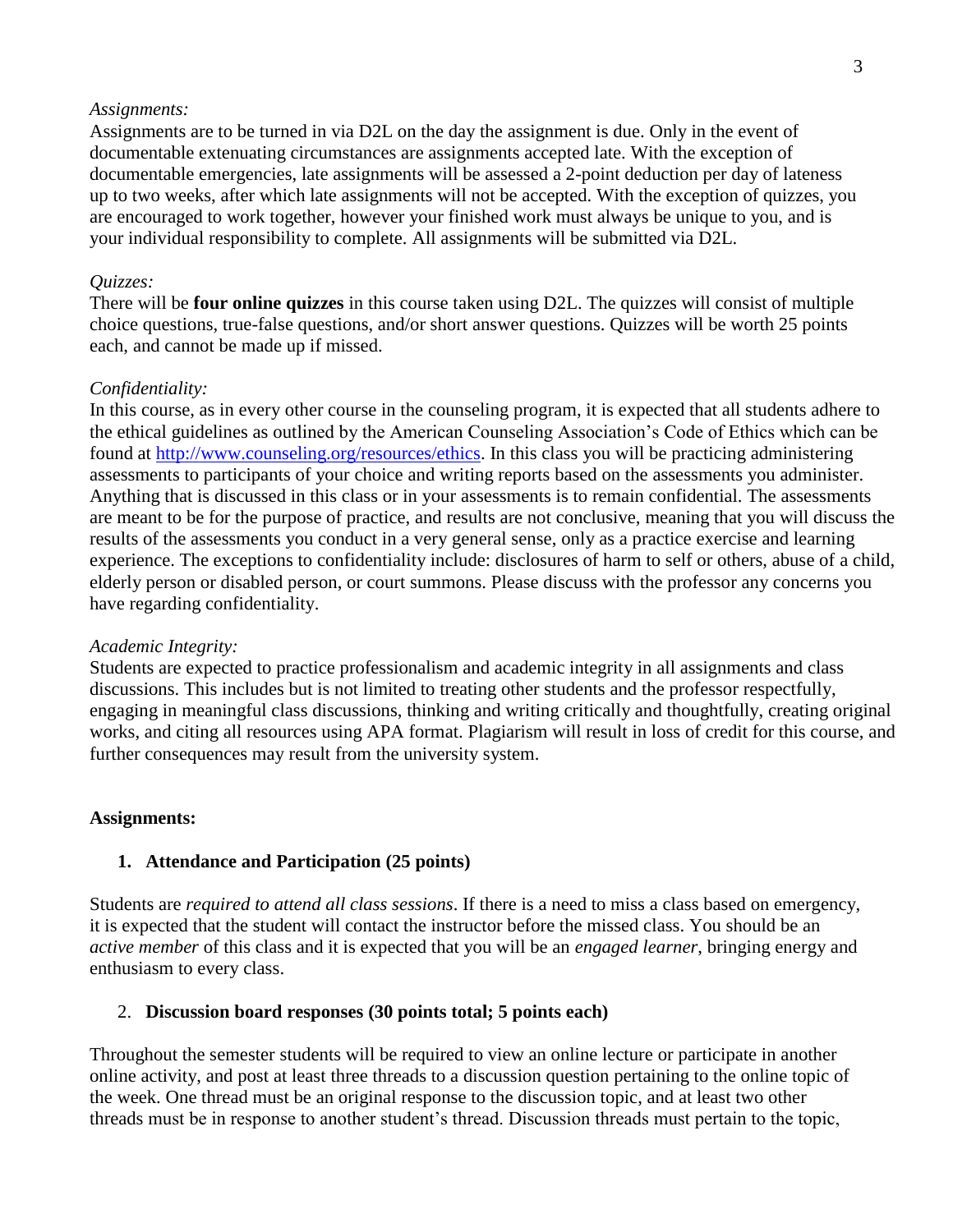demonstrate understanding of the topic, and possess creativity and depth of thought. Responses to other students' threads must be appropriate and respectful. Discussion threads must be posted prior to the next class meeting time. Students should be sure to PROOFREAD all discussion posts prior to posting, and demonstrate exceptional writing skills.

# **3. Buros Mental Measurements Yearbook Assignment (20 points)**

For this assignment you will evaluate the quality of two assessments. You will begin by visiting the following website<http://buros.unl.edu/buros/jsp/search.jsp> which will allow you to search titles of a multitude of assessments that have been professionally reviewed. Once you find the title you would like to evaluate, note the volume of the *Buros Mental Measurements Yearbook* that contains the assessment. You will then visit the library and locate volume of the *Buros Mental Measurements Yearbook* that contains your chosen assessment. This book will give you extensive reviews of a comprehensive variety of assessments. You will choose two assessments relevant to a chosen area of interest, and write a brief report (1-2 pages single spaced per assessment) detailing the assessment, for example reliability and validity measures, norming sample, multicultural considerations, ease of administration, cost, and any other details that you think are important. *You must also locate an article that was written using the assessment in order to gather more information.* Use this article to assist you in making general comments about the assessment. These are all important things to consider when planning to use a measure. An example of the format you should use in your summary is included in **Appendix A**.

# **4. Psychological Assessment Administration and Report (100 points)**

For this assignment, you will conduct an initial interview, mental status exam, and practice administering the Myers-Briggs Type Indicator (MBTI) or the Murphy Meisgeier Type Indicator for Children (MMTIC) depending on your track, the NEO-FFI (Adult) or the Five Factor Personality Inventory for Children (FFPI-C), as well as one projective assessment of your choice (I will give you options in class), and write a report about the findings.

The MBTI is a common assessment that you will most likely see again in your professional career. It is often used in couples counseling to give couples insight into how their personalities work (or don't work) together, in work settings to assist in company morale development, and in career counseling to help people discover, confirm, or modify their chosen career paths. The MBTI is an assessment that was originally developed by Katherine Cook Briggs and Isabel Briggs Myers in 1962, and was developed from the original theories of Carl Jung. It is intended to measure preferences in how people view the world and make decisions.

The MMTIC is an instrument that produces the same results as the MBTI, however is modified for use with children. It is intended to identify preferences, strengths, and challenges that can help people working with children, and help children to better understand themselves.

The NEO-FFI Adult and the FFPI-C assessments are meant to assess the five factors of personality: Neuroticism, Extraversion, Openness, Agreeableness, and Conscientiousness. This assessment is a measure of normal personality traits and is not meant to assess psychopathology.

For this assignment you will choose a participant, obtain informed consent included in **Appendix B**, conduct an initial interview **(25 points)**, mental status exam **(15 points)**, and administer three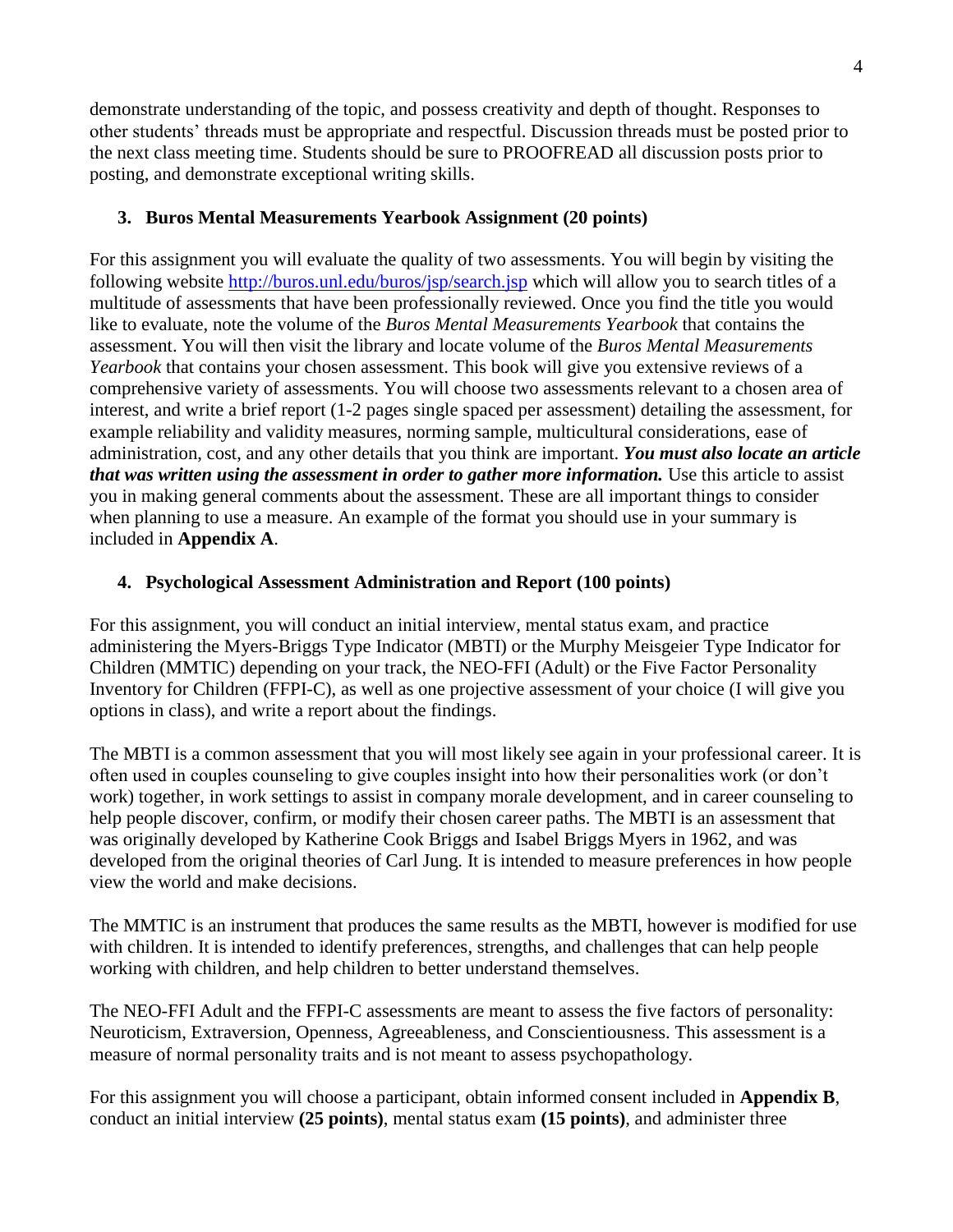assessments to your participant **(15 points each)**. You will then score the assessments, and write a psychological report detailing the results of the assessments. A sample report that you can use as a template for your written report is included in **Appendix C**. Remember that this is a practice exercise, and that the results are not conclusive. You will be required to report on the results of the assessment and potential threats to reliability and validity for each assessment. Finally you will state your general clinical impressions, including diagnostic impressions and recommendations **(15 points)**. You must also consider the appropriateness of administering your chosen assessment on certain populations, and be sure to consider the norming sample when choosing your participant.

### **Total points possible for course: 275 Breakdown of points:**

Buros Mental Measurements Yearbook Exercise: 20 points (10 points per assessment) Psychological Assessment Administration and Report: 100 points Quizzes (4): 100 points (25 points each) Attendance and Participation: 25 points Discussion board responses: 30 points

- $\circ$  275 to 248 = A
- $\degree$  247 to 220 = B
- $\circ$  219 to 193 = C
- $0 \t192$  to  $165 = D$
- $\circ$  Below 165 = F

# **CLASS SCHEDULE:**

| Week                                  | <b>Topics</b>                                                                              | Readings/<br><b>Activities</b>                                                              | Assignments/                                          |
|---------------------------------------|--------------------------------------------------------------------------------------------|---------------------------------------------------------------------------------------------|-------------------------------------------------------|
| <b>Week 1: January 15</b>             | Review of Course and<br>Syllabus                                                           | Whiston, Chapters 1<br>& 14                                                                 | <i><b>Quizzes</b></i>                                 |
|                                       | Assessment in<br>Counseling and Ethics<br>in Assessment                                    |                                                                                             |                                                       |
| <b>Week 2: January 22</b><br>(Online) | <b>Basic Assessment</b><br>Principles                                                      | Whiston, Chapter 2<br><b>Lecture on D2L</b>                                                 | Discussion board 1-<br>complete by Jan. 29            |
| Week 3: January 29                    | Reliability and<br>Validity                                                                | Whiston, Chapters 3<br>&4                                                                   | <i>Quiz 1</i> (Ch.'s 1-4, 14) –<br>complete by Feb. 5 |
| <b>Week 4: February 5</b><br>(Online) | Selecting,<br>Administering,<br>Scoring, and<br>Communicating<br><b>Assessment Results</b> | Whiston, Chapter 5<br><b>Lecture on D2L</b><br><b>Client profiles and</b><br>test selection | Discussion board 2 -<br>complete by Feb. 12           |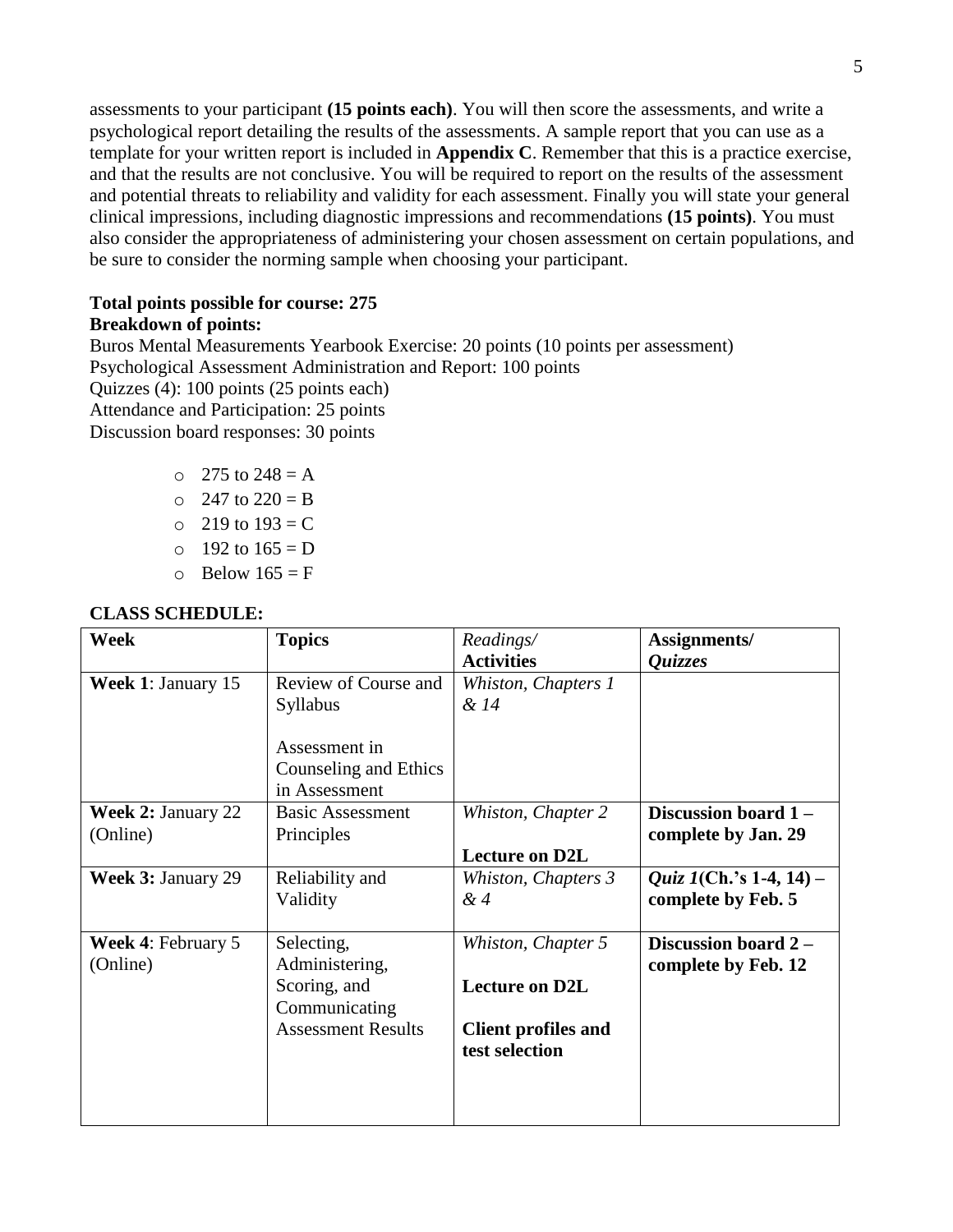| <b>Week</b>                          | <b>Topics</b>                                                                  | Readings/<br><b>Activities</b>                                                                                                                            | Assignments/<br><i><b>Ouizzes</b></i>                                                  |
|--------------------------------------|--------------------------------------------------------------------------------|-----------------------------------------------------------------------------------------------------------------------------------------------------------|----------------------------------------------------------------------------------------|
| Week 5: February 12                  | Initial Assessment &<br>Suicide Assessment                                     | Whiston, Chapter 6                                                                                                                                        | In-class role plays                                                                    |
| Week 6: February 19<br>(Online)      | Intelligence and<br><b>General Ability</b><br>Testing                          | Whiston, Chapter 7<br><b>Lecture on D2L</b><br><b>Battle of the Brains</b><br>film                                                                        | <b>Buros Test Reviews</b><br><b>Due</b><br>Discussion board 3 -<br>complete by Feb. 26 |
| Week 7: February 26                  | Achievement and<br><b>Aptitude Testing</b>                                     | Whiston, Chapter 8<br>$Rubin (2011)$ on $D2L$                                                                                                             | Quiz 2 (Ch.'s 5-8,<br><b>Rubin, 2011)</b> $-$<br>complete by Mar. 5                    |
| Week 8: March 5<br>(Online)          | <b>Assessment in Career</b><br>Counseling<br><b>MBTI/MMTIC</b>                 | Whiston, Chapter 9<br><b>MBTI/MMTIC</b><br>Materials (on D2L)<br><b>Lecture on D2L</b><br><b>Career Inventory</b><br><b>Exploration (links on</b><br>D2L) | Discussion board 4 -<br>complete by Mar. 12                                            |
| Week 9: March 12                     | Assessment of<br>Personality<br>NEO/FFPI-C and<br>Projective tests             | Whiston, Chapter 10<br>NEO/FFPI-C;<br>Projective test<br>Materials (on D2L)                                                                               |                                                                                        |
| Week 10: March 19                    | <b>Spring Break!</b>                                                           | <b>Spring Break!</b>                                                                                                                                      | <b>Spring Break!</b>                                                                   |
| Week 11: March 26                    | Psychological<br>Assessment Prep &<br>Writing a<br><b>Psychological Report</b> | Neukrug & Fawcett,<br>$Ch.$ 12 & Appendix $F$<br>(on D2L)                                                                                                 |                                                                                        |
| Week 12: April 2<br>(Online)         | Assessment in<br>Marriage and Family<br>Counseling                             | Whiston, Chapter 11<br><b>Lecture on D2L</b>                                                                                                              | Discussion board $5-$<br>complete by Apr. 9                                            |
| Week 13: April 9                     | Assessment and<br>Diagnosis                                                    | Whiston, Chapter 12<br><b>The Hours</b> film                                                                                                              | Quiz 3 (Ch.'s 9-12,<br>Neukrug & Fawcett,<br>$12$ ) – complete by Apr.<br>16           |
| <b>Week 14: April 16</b><br>(Online) | Using Assessment in<br>Counseling                                              | Whiston, Chapter 13<br><b>Lecture on D2L</b>                                                                                                              | Discussion board 6-<br>complete by Apr. 23                                             |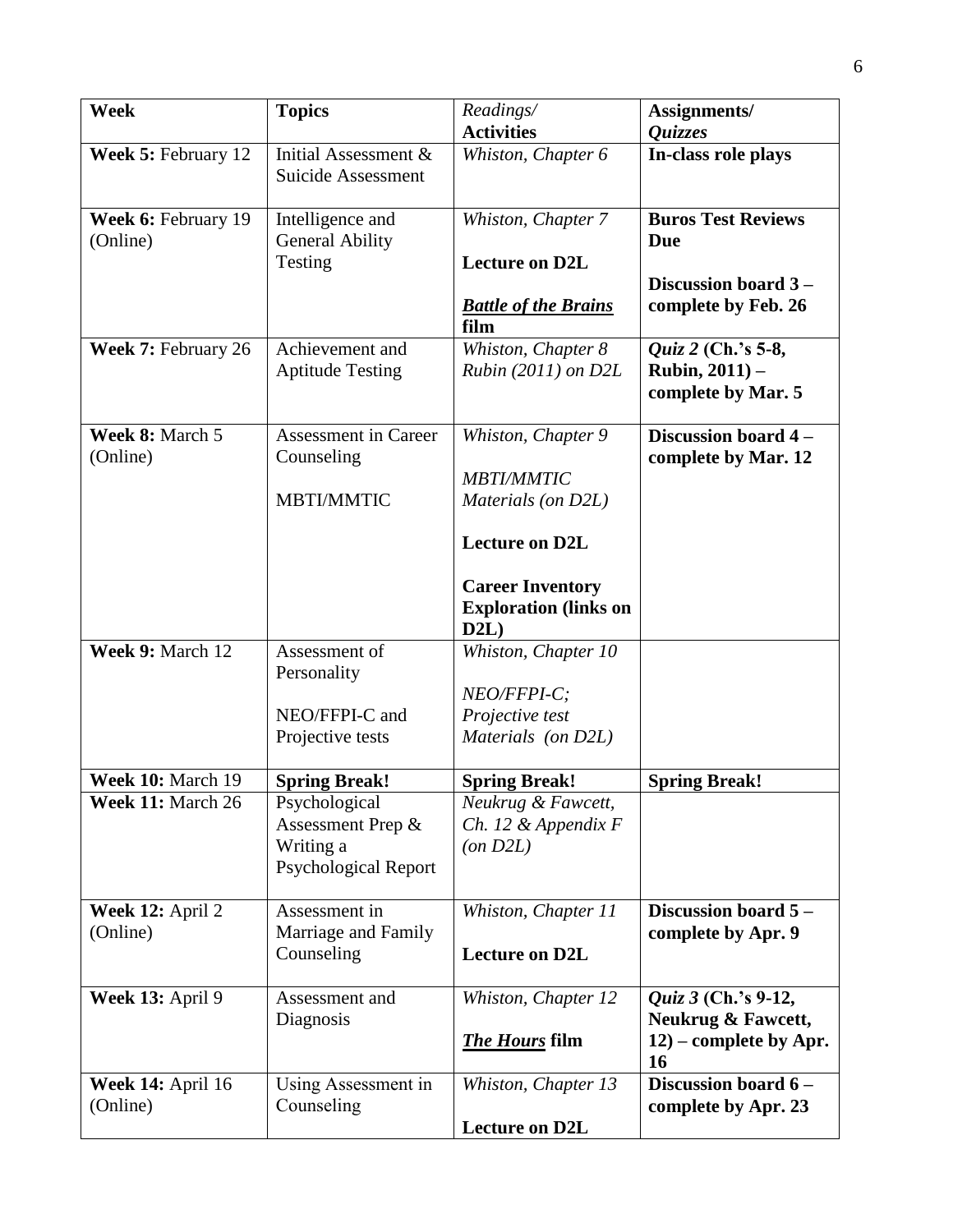| Week                                 | <b>Topics</b>                                            | Readings/<br><b>Activities</b>               | Assignments/<br>Quizzes                                         |
|--------------------------------------|----------------------------------------------------------|----------------------------------------------|-----------------------------------------------------------------|
| <b>Week 15: April 23</b>             | Assessment with<br><b>Diverse Populations</b>            | Whiston, Chapter 15                          |                                                                 |
| <b>Week 16:</b> April 30<br>(Online) | Technological<br>Application and<br><b>Future Trends</b> | Whiston, Chapter 16<br><b>Lecture on D2L</b> | <i>Quiz 4</i> (Ch.'s 13, 15,<br>$16$ – complete by May<br>7     |
| <b>Week 17: May 6-10</b>             | <b>Finals Week</b>                                       | <b>Finals Week</b>                           | <b>Psychological Report</b><br>Due<br><b>Course Evaluations</b> |

# **Scoring Rubrics**

Many of the assignments in this course have specialized rubrics that reflect the different components of the assignment and the expectations of each component. Please keep this in mind as you are completing these assignments.

# **Attendance and Participation** (25 points)

| Points Possible | Description                                                                      |
|-----------------|----------------------------------------------------------------------------------|
| 25 to 22        | Regularly asks questions or makes observations that indicate reflection,         |
|                 | knowledge of readings for class, participates actively in small groups in class, |
|                 | attends class regularly (no missed classes or one with prior arrangement)        |
| 21 to 20        | Occasionally asks questions or makes observations that indicate reflections,     |
|                 | some knowledge of readings for class, participates in small groups, misses 1     |
|                 | class with prior arrangement, is never late or leaves early w/out due reason     |
| 19 to 16        | Rarely asks questions or makes comments that indicate familiarity with the       |
|                 | topics prepared for class, does not actively participate in small groups, misses |
|                 | no more than 1 classes w/o prior arrangement, is occasionally late or leaves     |
|                 | early w/out due reason                                                           |
| Below 16        | Does not ask questions or make comments that indicate familiarity with topics    |
|                 | for class, does not participate actively in small groups, misses class often, is |
|                 | often late or leaves early w/out due reason                                      |

# **Discussion Board Responses** (30 points total; 5 points each)

|                      | 1 points           | 0 points         |          |
|----------------------|--------------------|------------------|----------|
| Content (1 point)    | Required number of | Required number  |          |
|                      | responses met.     | of responses not |          |
|                      |                    | met.             |          |
| <b>Content Grade</b> |                    |                  |          |
|                      | 2 points           | 1 point          | 0 points |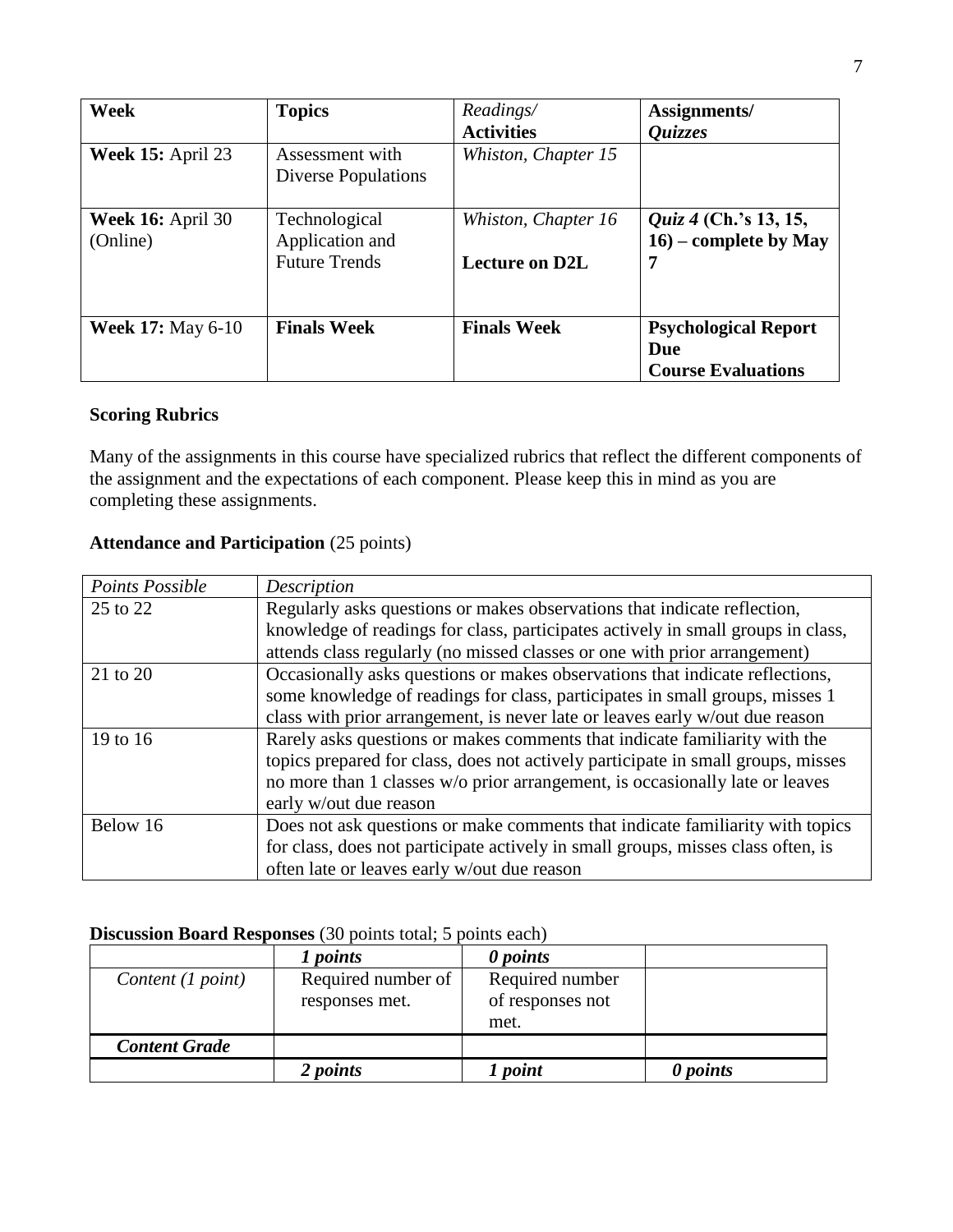| Format (2 points)                                | Excellent writing<br>skills, no<br>grammatical errors.                                                                                                        | Good writing<br>skills, few errors.                                                                                                                        | Poor writing skills.<br>Several errors.                                                            |
|--------------------------------------------------|---------------------------------------------------------------------------------------------------------------------------------------------------------------|------------------------------------------------------------------------------------------------------------------------------------------------------------|----------------------------------------------------------------------------------------------------|
| <b>Format Grade</b>                              |                                                                                                                                                               |                                                                                                                                                            |                                                                                                    |
|                                                  | 2 points                                                                                                                                                      | 1 point                                                                                                                                                    | 0 points                                                                                           |
| Depth of<br>Understanding (2)<br><i>points</i> ) | Clear, articulate and<br>thoughtful response<br>to the discussion<br>question posted.<br>Response to other<br>classmates is<br>appropriate and<br>respectful. | Student adequately<br>answers discussion<br>question posed,<br>however lacks<br>reflection and<br>depth, or<br>inappropriate<br>response to<br>classmates. | Inadequate<br>response to<br>question posed,<br>inappropriate<br>response to<br>classmates' posts. |
| <b>Understanding</b><br><b>Grade</b>             |                                                                                                                                                               |                                                                                                                                                            |                                                                                                    |
| <b>Total Points:</b>                             |                                                                                                                                                               |                                                                                                                                                            |                                                                                                    |

# **Buros Mental Measurements Review** (20 points total; 10/assessment)

|                              | 5 points                                                                                                                 | 4 points                                                                          | 3 points                                                                                       | <b>Below 3 points</b>                                                                       |
|------------------------------|--------------------------------------------------------------------------------------------------------------------------|-----------------------------------------------------------------------------------|------------------------------------------------------------------------------------------------|---------------------------------------------------------------------------------------------|
| Format                       | <b>Excellent writing</b>                                                                                                 | Good writing                                                                      | Adequate writing                                                                               | Poor writing skills,                                                                        |
| (5 points)                   | skills, clearly<br>articulated<br>summary of<br>assessments,<br>correct format<br>used, no errors.                       | skills, correct<br>format used, good<br>summary of<br>assessments, few<br>errors. | skills, adequate<br>summary of<br>assessments,<br>some formatting<br>or grammatical<br>errors. | inadequate<br>summary of<br>assessments.<br>several formatting<br>or grammatical<br>errors. |
| <b>Format Grade</b>          |                                                                                                                          |                                                                                   |                                                                                                |                                                                                             |
|                              | 10-9 points                                                                                                              | 8 points                                                                          | 7 points                                                                                       | <b>Below</b> 7 points                                                                       |
| Understanding<br>(10 points) | Clear<br>understanding of<br>important<br>components of<br>assessment<br>(reliability,<br>validity, norming,<br>$etc.$ ) | Mostly clear<br>understanding of<br>components of<br>assessment.                  | Lack of thorough<br>understanding of<br>components of<br>assessment.                           | No evidence of<br>understanding of<br>components of<br>assessment.                          |
|                              |                                                                                                                          |                                                                                   |                                                                                                |                                                                                             |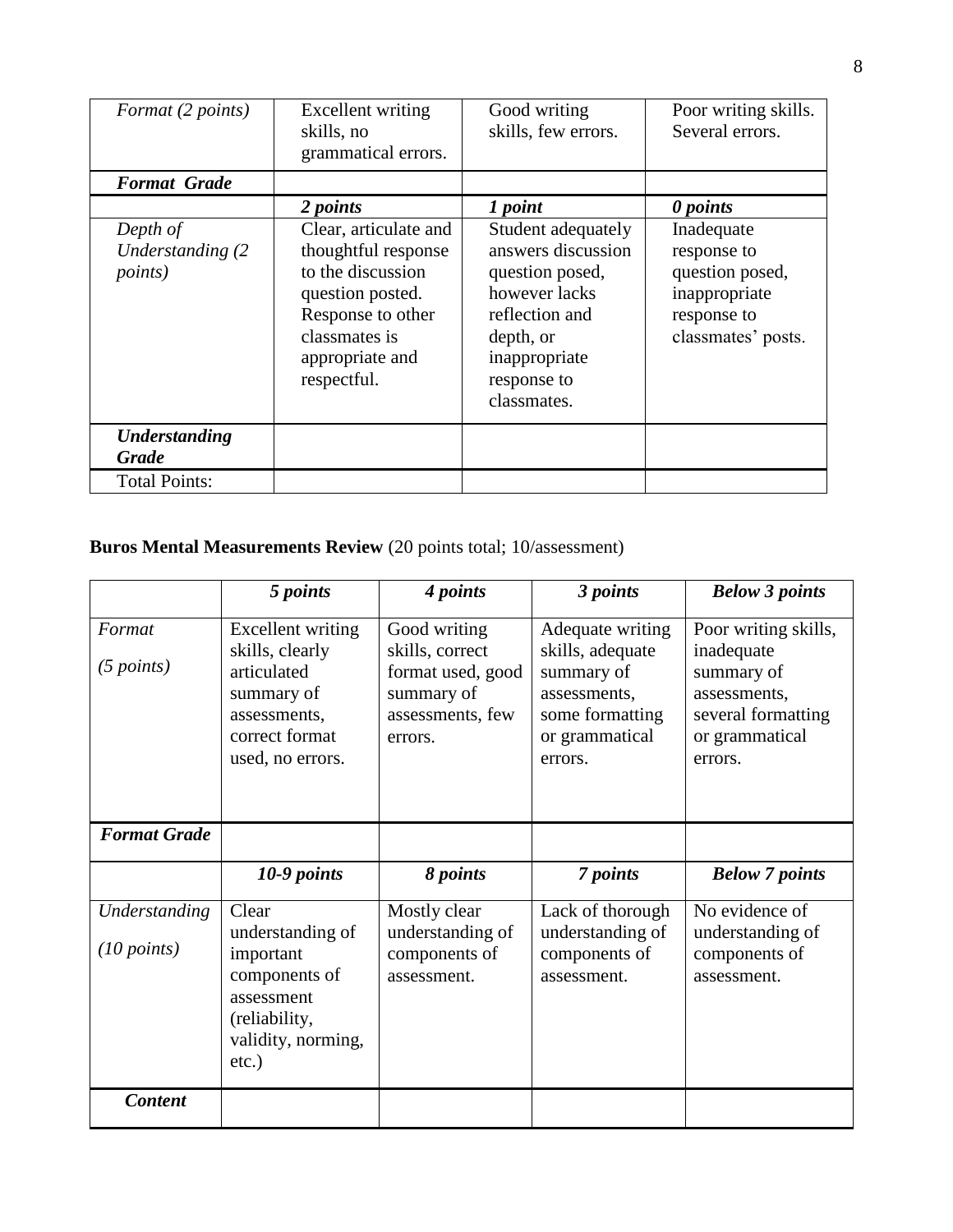| <b>Grade</b>                    |                                                                         |                                                                                   |                                                                      |                                                                              |
|---------------------------------|-------------------------------------------------------------------------|-----------------------------------------------------------------------------------|----------------------------------------------------------------------|------------------------------------------------------------------------------|
|                                 | 5 points                                                                | 4 points                                                                          | 3 points                                                             | <b>Below 3 points</b>                                                        |
| Content<br>(5 points)           | Assessment<br>summary is<br>complete with all<br>components<br>included | Assessment<br>summary is<br>mostly complete,<br>minimal<br>components<br>missing. | Assessment<br>summary has<br>more than two<br>components<br>missing. | Several missing<br>components to<br>summary, lack of<br>attention to detail. |
| <b>Contents</b><br><b>Grade</b> |                                                                         |                                                                                   |                                                                      |                                                                              |
| <b>Total Points:</b>            |                                                                         |                                                                                   |                                                                      |                                                                              |

**Psychological Report** (100 points total: Clinical Interview – 25 points; Mental Status Exam - 15 points; MBTI/MMTIC – 15 points; NEO-FFI/FFPI-C – 15 points; Projective – 15 points; Impressions and Summary – 15 points)

| Percentage Possible | Description                                                                                                                                                                                                                                         |
|---------------------|-----------------------------------------------------------------------------------------------------------------------------------------------------------------------------------------------------------------------------------------------------|
| 100\% to 90\%       | Excellent writing skills, clear articulation of assessment results and clear<br>conceptualization of participant as a whole, thorough report of assessment<br>results, all aspects of the psychological report attended to thoroughly, no           |
|                     | errors, turned in on time.                                                                                                                                                                                                                          |
| 89% to 80%          | Good writing skills, good articulation of assessment results, and fairly clear<br>articulation of participant as a whole, acceptable report of assessment results,<br>most aspects of report attended to thoroughly, few errors, turned in on time. |
| 79% to 70%          | Adequate writing skills, marginal articulation of assessment results, unclear<br>articulation of participant as a whole, fair report of assessment results, most<br>aspects of report attended to, few errors, turned in on time.                   |
| Below 69%           | Requirements not met.                                                                                                                                                                                                                               |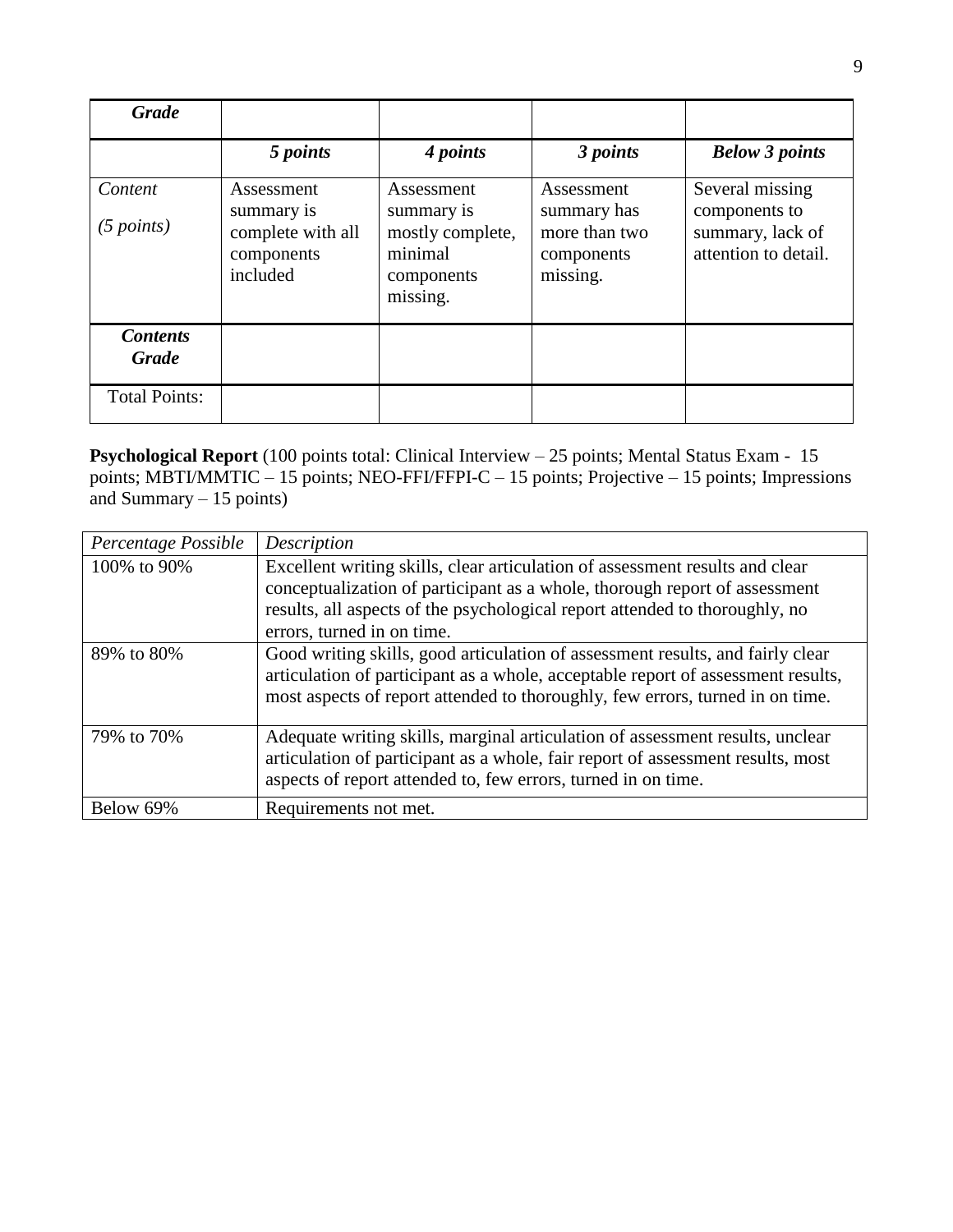# Appendix A **EVALUATION SHEET FOR STANDARDIZED TESTS** Your Name

| <b>Name of Test:</b>                | Coping Resources Inventory for Stress (CRIS)                                                                                                                                                                                                                                                                                                                                                                                                                                                                                                                                                                                                                                                                                                                                                                                                                                                                                        |
|-------------------------------------|-------------------------------------------------------------------------------------------------------------------------------------------------------------------------------------------------------------------------------------------------------------------------------------------------------------------------------------------------------------------------------------------------------------------------------------------------------------------------------------------------------------------------------------------------------------------------------------------------------------------------------------------------------------------------------------------------------------------------------------------------------------------------------------------------------------------------------------------------------------------------------------------------------------------------------------|
| <b>Name of Authors:</b>             | Kenneth Matheny, David Aycock, William Curlette, James Pugh, &<br>Harry Taylor                                                                                                                                                                                                                                                                                                                                                                                                                                                                                                                                                                                                                                                                                                                                                                                                                                                      |
| <b>Publisher:</b>                   | Health Prisms, Inc.                                                                                                                                                                                                                                                                                                                                                                                                                                                                                                                                                                                                                                                                                                                                                                                                                                                                                                                 |
| <b>Publication Dates:</b>           | 1988-1993                                                                                                                                                                                                                                                                                                                                                                                                                                                                                                                                                                                                                                                                                                                                                                                                                                                                                                                           |
| <b>Population:</b>                  | <b>Adults</b>                                                                                                                                                                                                                                                                                                                                                                                                                                                                                                                                                                                                                                                                                                                                                                                                                                                                                                                       |
| Cost:                               | (1997): \$2.95/test booklet; \$16.95/test manual; \$19.95/interpretive<br>report; \$8.95/profile report; \$29.95/specimen set including test booklet,<br>manual, pre-paid answer sheet, and interpretive report; \$399/PC-CRIS<br>test administration and scoring program (w/ PC-CRIS manual); \$5.95-<br>\$11.95/PC-CRIS Interpretive or Profile report (depending on quantity<br>purchased); \$9.95/PC-CRIS test administration program                                                                                                                                                                                                                                                                                                                                                                                                                                                                                           |
| <b>Purpose of Test:</b>             | To measure coping resources which are believed to help lessen the<br>negative effects of stress                                                                                                                                                                                                                                                                                                                                                                                                                                                                                                                                                                                                                                                                                                                                                                                                                                     |
| <b>Validity:</b>                    | The authors report more than 60 validity studies done on this inventory.<br>Scales on the CRIS have been found to predict illness, to correlate<br>negatively with measures of emotional distress, to correlate with<br>personality type, to discriminate drug abusers from relapsers, and to<br>correlate with life satisfaction. A recent study testing the instrument's<br>convergent/divergent validity supported the construct validity of the<br>instrument. There is no evidence reporting the <i>concurrent validity</i> of<br>each subscale in the manual. More evidence is needed to support the<br>instrument's <i>concurrent validity</i> . Reports of <i>construct validity</i> are from<br>previous versions of the CRIS, therefore more current validity measures<br>should be reported. Further reports of <i>discriminant validity</i> are also<br>needed due to the similarity of measures in each of the scales. |
| <b>Reliability:</b>                 | Normed on 814 individuals, internal consistency reliabilities are reported<br>to range from .84-.97. A smaller sample of 34 undergraduates reported a<br>test-retest reliability of .76-.95.                                                                                                                                                                                                                                                                                                                                                                                                                                                                                                                                                                                                                                                                                                                                        |
| <u>Norms:</u>                       | A sample of 1,199 individuals weighted by race, gender, and income so<br>as to be representative of the U.S. population at large in terms of race,<br>gender, and age. Authors of the test report different sample quantities<br>for different norming procedures.                                                                                                                                                                                                                                                                                                                                                                                                                                                                                                                                                                                                                                                                  |
| <b>Alternative Forms Available:</b> | Spanish edition available as well as computer administration (PC-<br>CRIS) and software package available                                                                                                                                                                                                                                                                                                                                                                                                                                                                                                                                                                                                                                                                                                                                                                                                                           |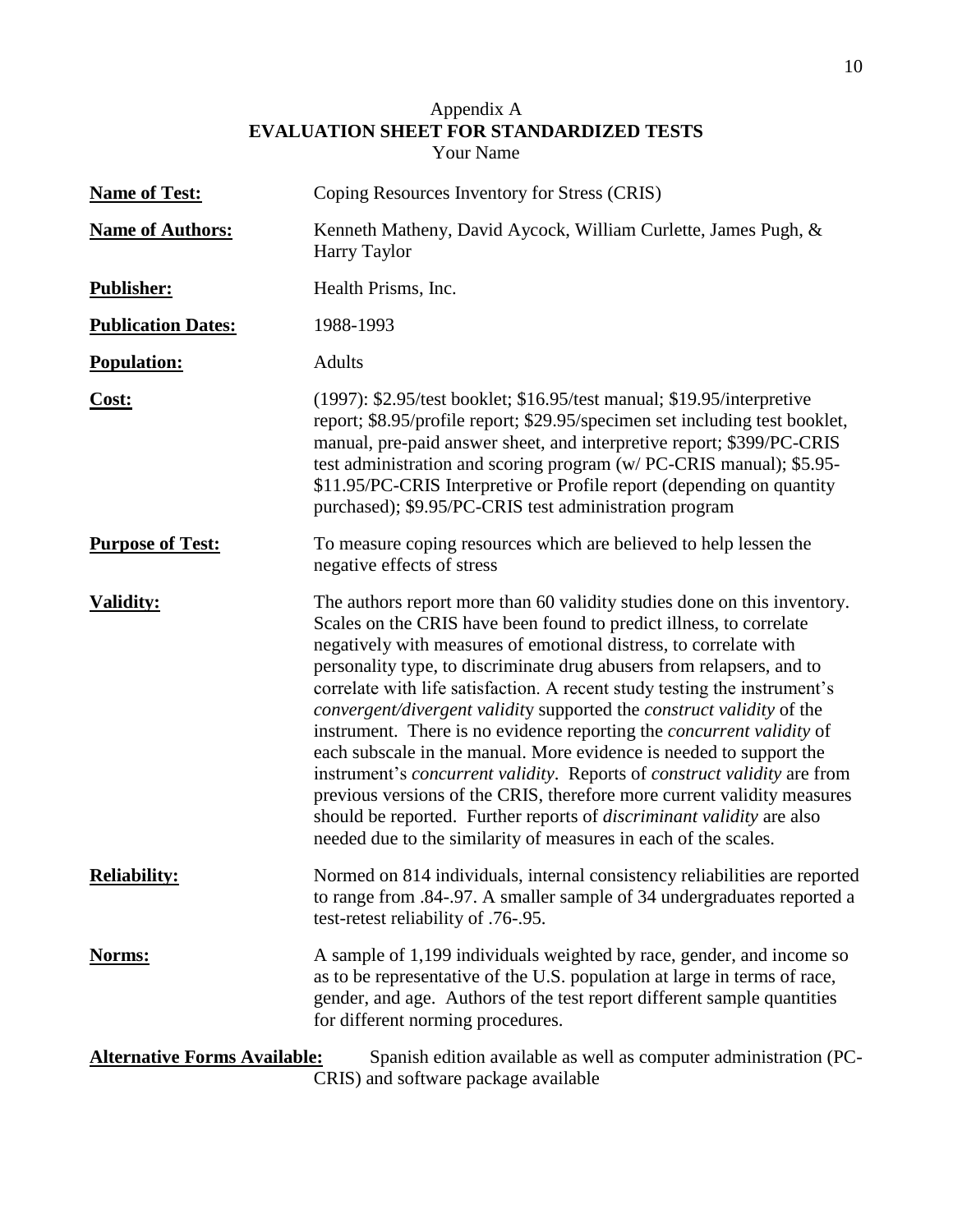**Completeness of Manual:** No list is provided to show the assignment of items to scales, there is an under-emphasis on administrator interpretation, and too little information is given about the procedures used in developing the report and about the validity of its components. There is concern in the amount of confidence that can be placed on the interpretive report, and the normative data is questionable due to differing reports of normative sample size.

# **Time Needed for Administration:** 45-90 minutes

- **Ease of Administration:** The test consists of 260 items in a true-false format clustered into 15 coping resources scales and 5 test-taking attitude scales that provide information on the accuracy of the other scores. Can be administered to group or individually.
- **Scoring Methods:** A machine-scorable answer sheet that must be sent to the publisher for scoring. A Score Report and a comprehensive Interpretive Report are provided by the publisher in return. The CRIS may also be administered and scored using a personal computer version available from the publisher.

**COMMENTS:** Evaluators of this instrument report that it is a very thoughtful and thoroughly constructed inventory measuring coping mechanisms of stress. The fifteen scales are as follows: selfdisclosure, self-directedness, confidence, acceptance, social support, financial freedom, physical health, physical fitness, stress monitoring, tension control, structuring, problem solving, cognitive restructuring, functional beliefs, and social ease. The CRIS has been revised eight times and its reliability is reported to be very strong. The CRIS appears to be a promising research and clinical instrument for identifying strengths and weaknesses in stress coping resources. In providing an inventory of scales, the CRIS allows the administrator to collect diagnostic information across a broad spectrum of coping resource areas in a single administration. If necessary, confirmation of deficits revealed by this screening could be obtained by the use of other tests that measure the specific constructs in question.

# **REFERENCES:**

- Impara, J. C., & Plake, B. S. (Eds.). (1998). *Thirteenth Mental Measurements Yearbook.* Lincoln, NE: Buros Institute of Mental Measurements.
- Matheny, K. B., Aycock, D. W., Curlette, W. L., & Junker, G. N. (1993). The coping resources inventory for stress: A measure of perceived resourcefulness. *Journal of Clinical Psychology, 49*(6), 815-830.
- Matheny, K. B., & Weatherman, K. E. (1998). Predictors of smoking cessation and maintenance. *Journal of Clinical Psychology, 54*(2), 223-235.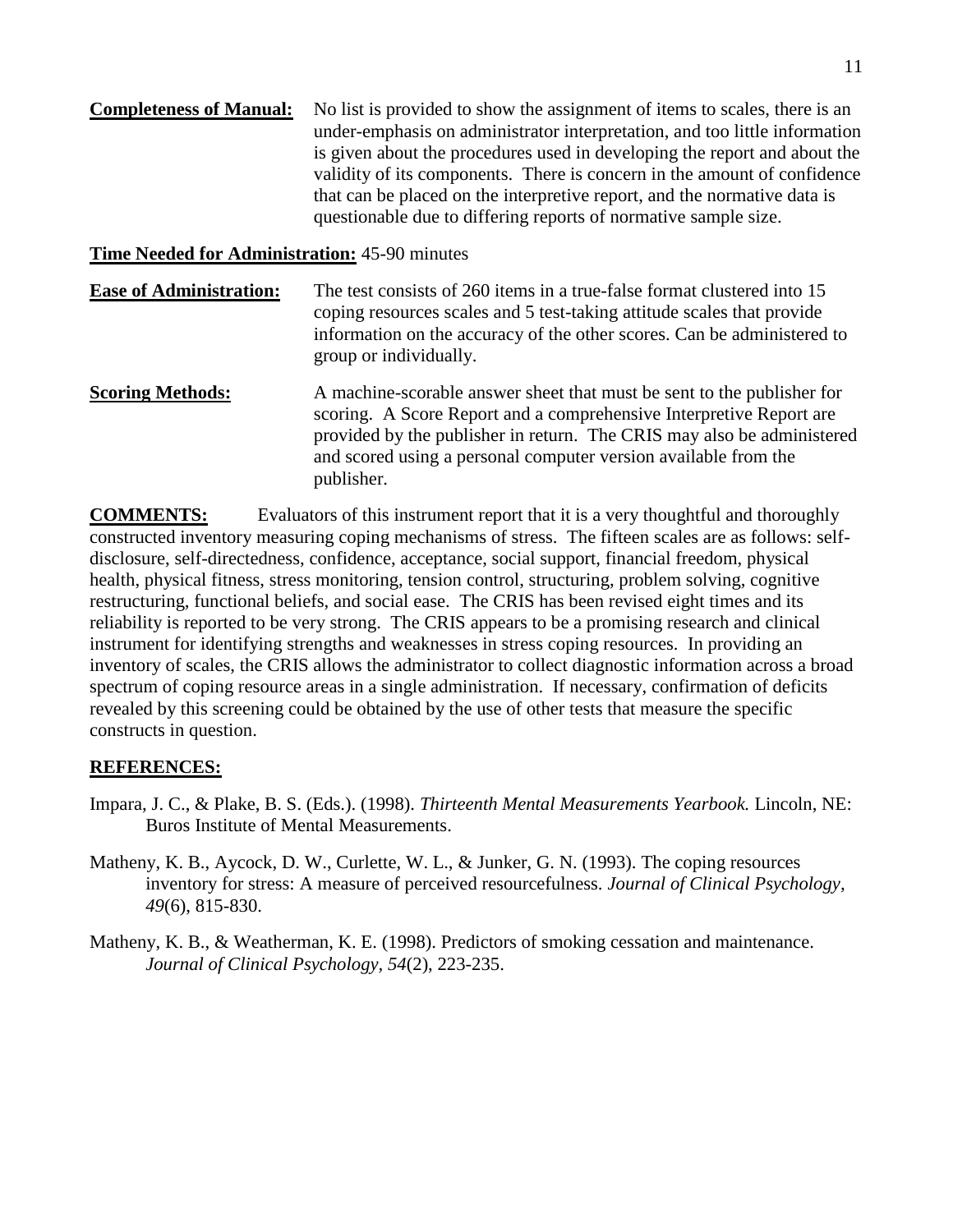# **Appendix B**

# Informed Consent for Assessment (Adult)

Thank you for agreeing to volunteer to complete a series of assessments conducted by a Counselor Education graduate student at Winona State University for partial fulfillment of CE 620: Tests & Measurements. By agreeing to participate, you understand that this is a practice exercise intended for learning purposes only, and that the results obtained from the assessments will be inconclusive, and will not be shared with you in detail. Your test administrator will be able to share general information about your results, however will not be providing you with detailed results because this is only a practice exercise.

After you have completed the assessments, your test administrator will write a report that will be turned in to his/her Counselor Education Department faculty member for evaluation. Your information is completely confidential and no identifying information will be included in the written report. You will only be identified by your first initial, and if there is any information you do not want included in the report, please inform your administrator at the end of the assessment session.

You have the right to withdraw from participation at any time during the assessment process. Please feel free to ask your test administrator any questions that you may have before, during, or after your assessment session. You may also contact the Counselor Education faculty member overseeing this project if you have any questions and/or concerns. Her contact information is listed below.

Veronica Johnson, Ed.D., LPC, NCC Assistant Professor, Counselor Education Winona State University  $859$   $30<sup>th</sup>$  Ave. SE Rochester, MN 55904 [vjohnson@winona.edu](mailto:vjohnson@winona.edu) 507.285.7329

By initialing below, I agree to participate in the assessment session, understand the qualifications of my test administrator, and agree to the conditions stated above.

\_\_\_\_\_\_\_\_\_\_\_\_\_\_\_\_\_\_\_\_\_\_\_\_\_\_ \_\_\_\_\_\_\_\_\_\_\_\_\_\_\_\_

\_\_\_\_\_\_\_\_\_\_\_\_\_\_\_\_\_\_\_\_\_\_\_\_\_\_ \_\_\_\_\_\_\_\_\_\_\_\_\_\_\_\_

Thank you again for your participation!

Participant INITIALS ONLY Date

Student Signature Date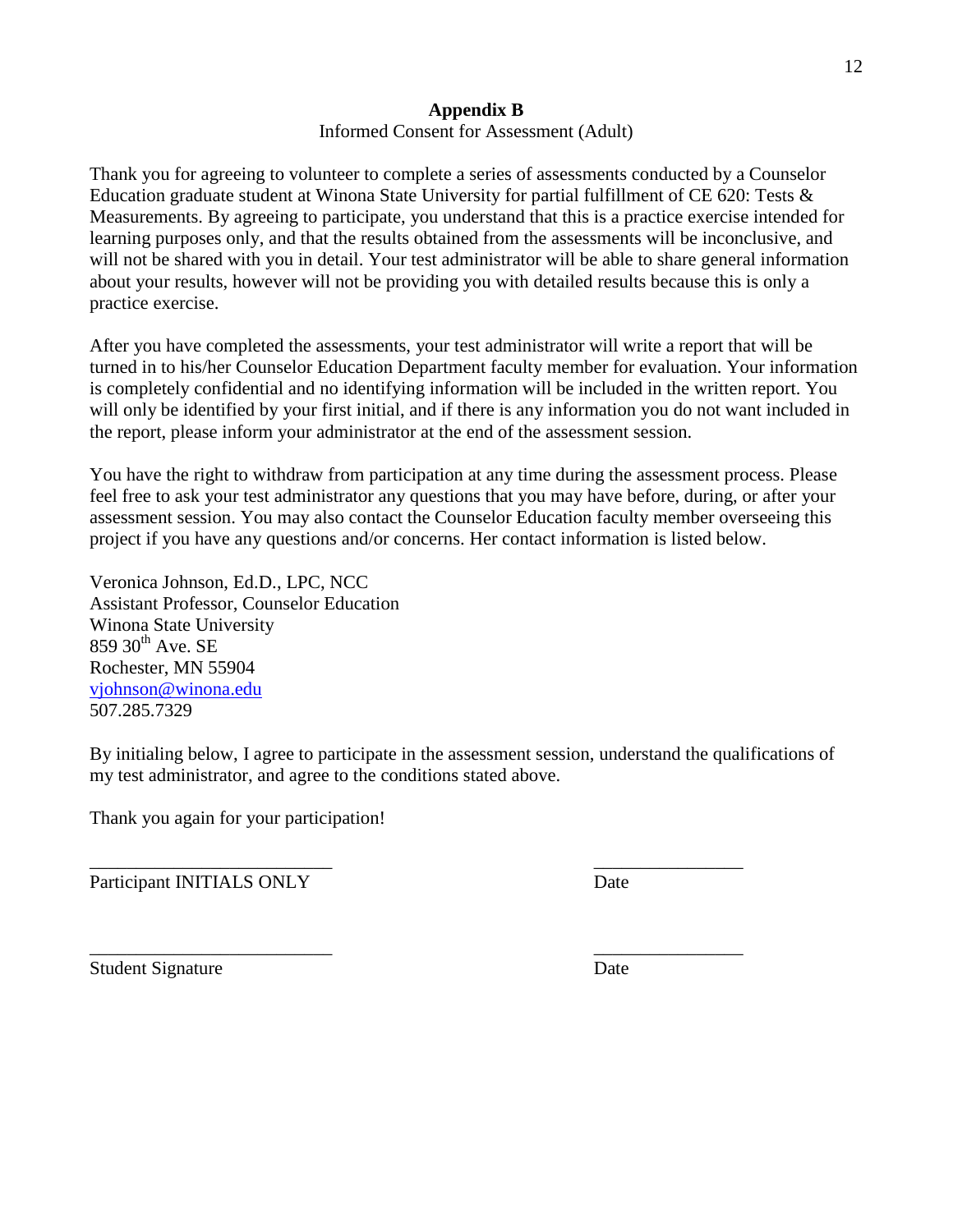Thank you for agreeing to allow your child to complete a series of assessments conducted by a Counselor Education graduate student at Winona State University for partial fulfillment of CE 620: Tests & Measurements. By agreeing to participate, you understand that this is a practice exercise intended for learning purposes only, and that the results obtained from the assessments will be inconclusive, and will not be shared with you or your child in detail. The test administrator will be able to share general information about the results, however will not be providing detailed results because this is only a practice exercise.

After your child has completed the assessments, the test administrator will write a report that will be turned in to his/her Counselor Education Department faculty member for evaluation. Your child's information is completely confidential and no identifying information will be included in the written report. Your child will only be identified by his/her first initial, and if there is any information you or your child do not want included in the report, please inform the administrator at the end of the assessment session.

You and your child have the right to withdraw from participation at any time during the assessment process. Please feel free to ask the test administrator any questions that you may have before, during, or after the assessment session. You may also contact the Counselor Education faculty member overseeing this project if you have any questions and/or concerns. Her contact information is listed below.

Veronica Johnson, Ed.D., LPC, NCC Assistant Professor, Counselor Education Winona State University 859 30<sup>th</sup> Ave. SE Rochester, MN 55904 [vjohnson@winona.edu](mailto:vjohnson@winona.edu) 507.285.7329

By initialing below, I agree to allow my child to participate in the assessment session, understand the qualifications of the test administrator, and agree to the conditions stated above.

\_\_\_\_\_\_\_\_\_\_\_\_\_\_\_\_\_\_\_\_\_\_\_\_\_\_ \_\_\_\_\_\_\_\_\_\_\_\_\_\_\_\_

Thank you again for your participation!

\_\_\_\_\_\_\_\_\_\_\_\_\_\_\_\_\_\_\_\_\_\_\_\_\_\_ \_\_\_\_\_\_\_\_\_\_\_\_\_\_\_\_ Parent INITIALS ONLY Date

Child INITIALS ONLY

\_\_\_\_\_\_\_\_\_\_\_\_\_\_\_\_\_\_\_\_\_\_\_\_\_\_

Student Signature Date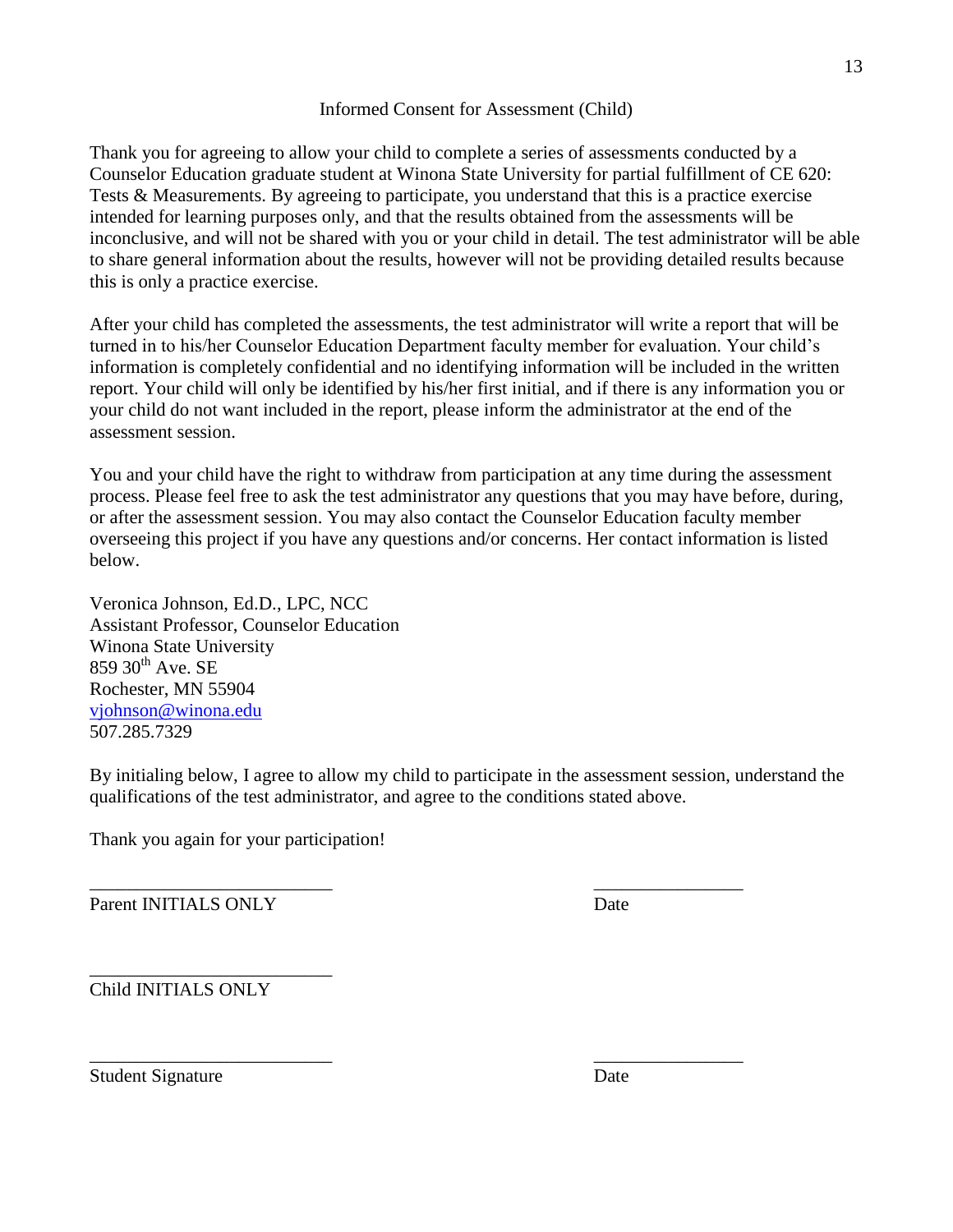# **Appendix C** PSYCHOLOGICAL ASSESSMENT **CONFIDENTIAL**

**Sex:** Female **Occupation:** Server

**Name:** D **Evaluation Dates:**  $10/25$ ,  $11/9$ ,  $11/22$ ,  $2004$ **Date of Birth:**  $5/5/79$  **Education:** High school diploma **Ethnicity:** Caucasian **Evaluator: V. Bastiaanse** 

# **Reason for Assessment:**

D's evaluation was completed to fulfill the requirement for COUN 540.

### **Sources of Information:**

Clinical Interview: 10/25/04 NEO-PI-R: 11/22/04 Mental Status Exam:  $10/25/04$  MBTI: Date Sentence Completion Assessment: 11/22/04

### **Background Information:**

Presenting Problem: D is a 25-year-old single white female. Her participation in the intake interview and testing was entirely voluntary and was completed as a favor to the interviewer. She expressed interest in learning more about her personality and therefore volunteered to participate in this process. D is currently not experiencing any psychological difficulties and presents as a highfunctioning individual.

Past Psychiatric History: D was born in El Paso, Texas in 1979. She lived there for brief time and moved often as a result of her father being in the military. She reports it being difficult being uprooted so many times because she was never able to develop any deep and meaningful relationships as a child, but rewarding in that she was able to live in so many different places and meet many different people. D always remembers her family spending the summers in Montana, and therefore feels like Montana was her home-away-from-home growing up. D spent most of her grade school years in Alaska, and spent a little over a year in Germany. D attended high school in Texas and moved to Montana five years ago where she has since resided in Missoula.

D describes herself as "hard on the outside and soft on the inside," loyal, and opinionated. She says that she feels she has to be this way because she has been treated badly by her friends in the past and has made herself this way to protect herself from being hurt. D reports that she recreationally uses "mind altering substances" in her leisure time. She also enjoys golfing, fishing, camping, shopping, travelling, gambling, spending money, spending time with her niece, playing games, sleeping and eating. D does not identify any specific future plan for her life, but would like to go back to school, have a career, get married, and possibly have children.

Family and Marital History: D comes from a family of six and has never been married. Her parents are still married and she has two younger sisters ages 22 and 20, and one younger brother, age 13.

D is the oldest sibling in her family and she reports being "distanced." She reports never having been close with her sisters until recently. D's parents are both 45 years old and she describes her relationship with them as "fine." Her father is currently a highway patrolman and her mother is a CSM at Wal-Mart. She describes her father as "hard on the outside and soft on the inside," just like her. She explains that, aside from natural ups and downs, her relationship with her parents has always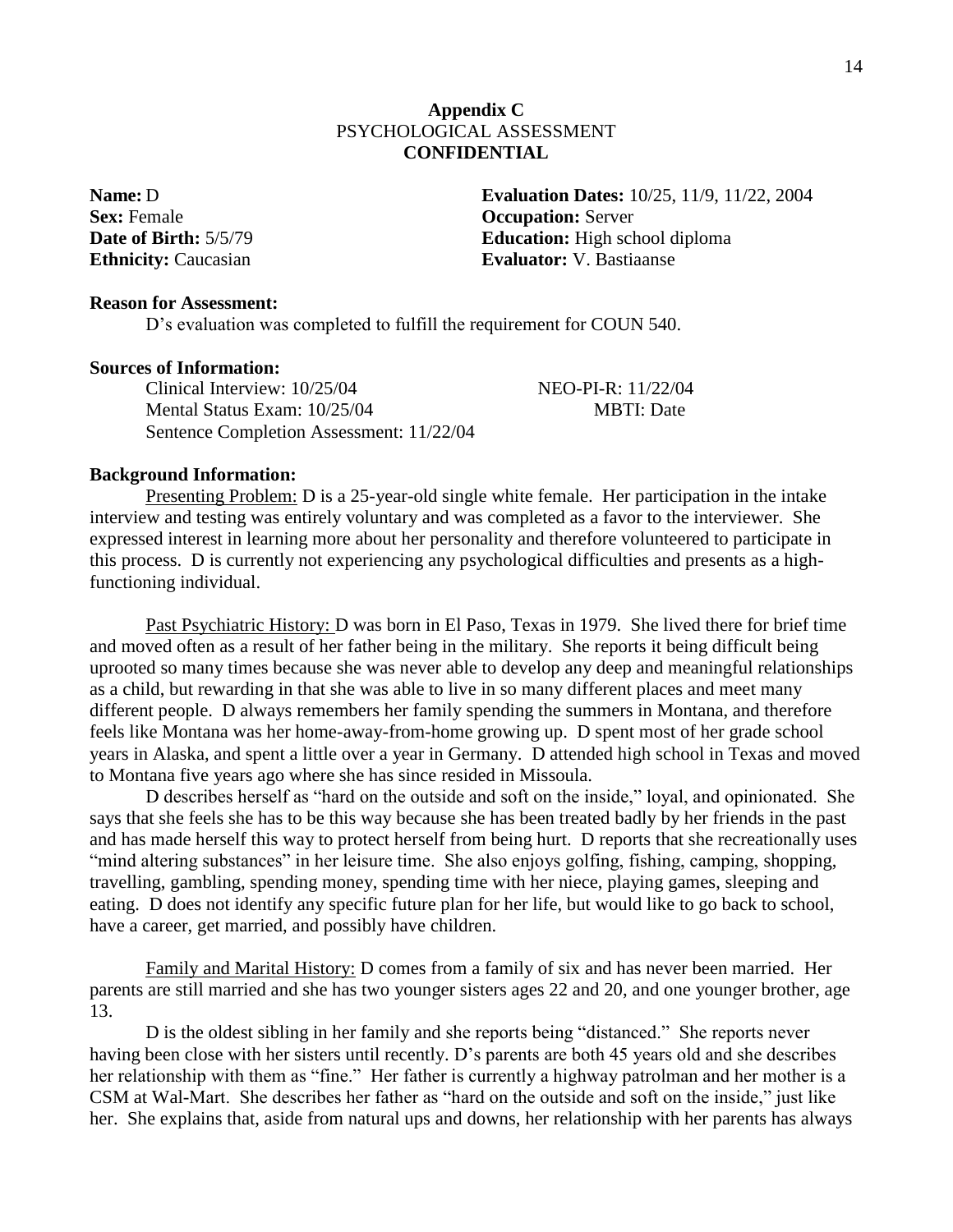been good. She reports feeling that her parents were not overly hard on her growing up, but were always hard enough. D says that she believes her mother is depressed, although she has never been formally diagnosed. She says her sister was taking Prozac at one time but is no longer taking it.

Possible Contextual Stressors: Currently there are no identifiable contextual stressors impacting D's life and/or impairing her functioning.

Educational and Vocational History: D has no formal training beyond high school and currently works as a server at a local restaurant. She has held other positions such as office assistant, telemarketer, and sandwich maker in a deli.

Medical History: D does not report any current medical conditions. When she was in  $6<sup>th</sup>$  grade she broke her tailbone, but has not had any other serious injuries or illnesses. There is a history of diabetes, high blood pressure, and high cholesterol in her family. D currently is taking an oral contraceptive and no other medications.

# **Behavioral Observations:**

D is a medium height, average weight young woman, who presents as casual and relaxed. D was cooperative during the interview, although she needed a bit of prodding in answering all of the questions. She tended to give very brief answers and not go into much detail. She maintained appropriate eye contact throughout the interview.

D completed all assessments in a timely manner. The valid test profiles along with her willingness to participate suggest that the current evaluation presents a valid picture of D's current functioning.

### **Test Results:**

Mental Status Examination: D was alert and oriented X4. Her attitude towards the interviewer was positive. She described her mood as tired and neutral. Her affect during the interview was appropriate and reflected little fluctuation from topic to topic. Her attention appeared to be good and she completed all assessments in an appropriate amount of time. D's memory and intelligence seemed to be average and she presented herself clearly and articulately.

There was no abnormality in thought form or content. There was no evidence of perceptual disturbance. D denied ever having suicidal or homicidal thoughts, and reported no history of abuse in her family of origin. D's judgment and insight appeared to be average. She reports using alcohol about five times per week, and getting drunk about once a week. D has a history of using various recreational drugs including marijuana, ecstasy, cocaine, acid, mushrooms, and cigarettes. She currently only smokes marijuana on occasion. The information obtained in this interview is judged to be reliable.

MBTI: *Use multiple resources from in class and online to interpret and report on the results of this assessment.* 

NEO-PI-R: The results obtained from the NEO-PI-R appear to be valid and represent an accurate profile of the client. Most domain scores fell within the normal range with only Extroversion scoring in the "very high" range. It seems from evaluating the results of the NEO-PI-R for this individual that she is very normal in comparison to other female adults with what seems to be natural highs and lows in certain facets which will be addressed in the proceeding summary.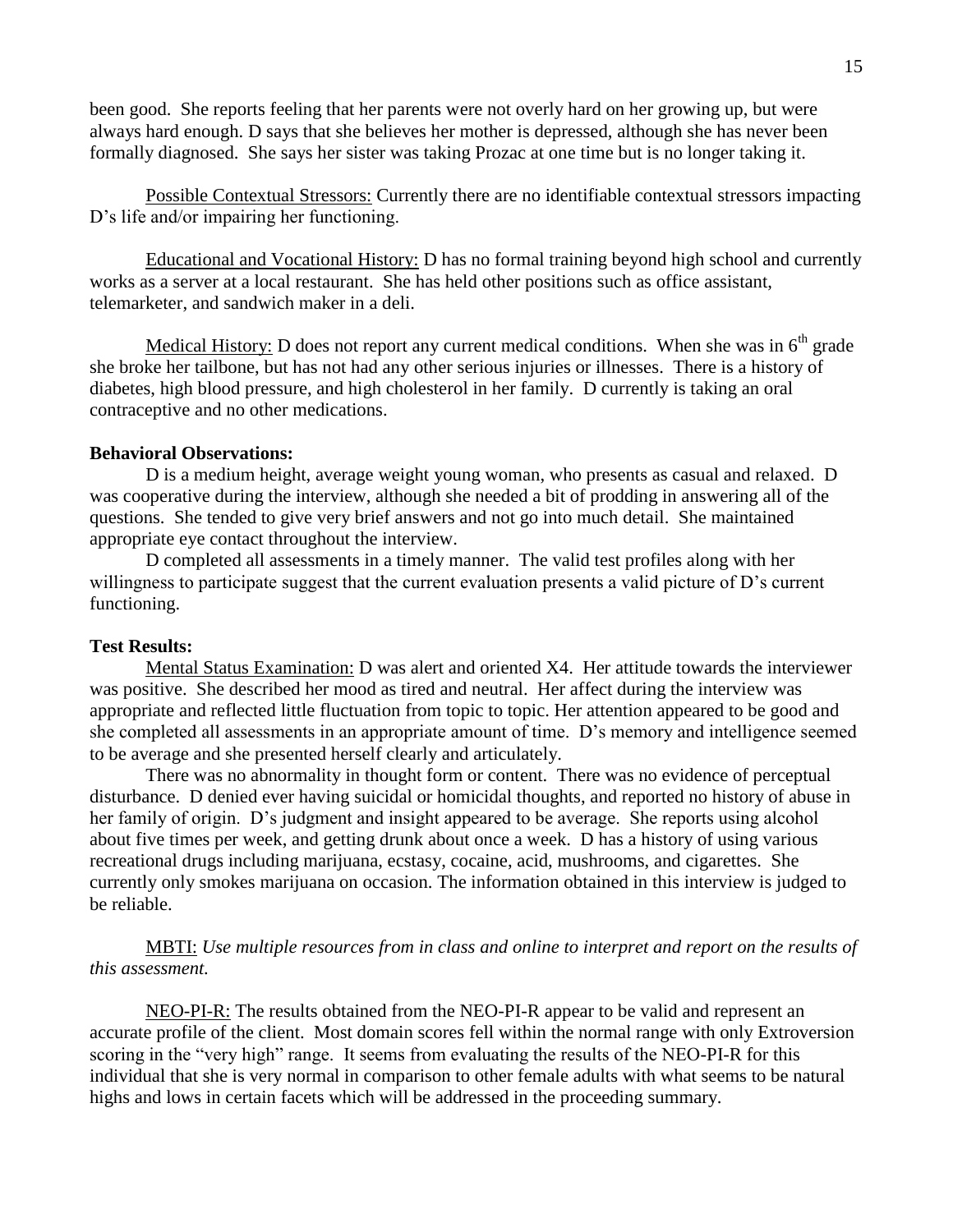### *Neuroticism*:

The individual facets of Anxiety, Depression, and Vulnerability all fell within the average range for this individual, suggesting that she does not experience abnormal distress in regards to anxiety or depression in relation to the normative group. In addition, D does not show to be any more or less vulnerable to life's stressors than other female adults. The overall score on Neuroticism falls just above the average range, suggesting that D may have slightly more difficulty coping with difficult situations than the average adult, but the domain is not elevated enough to warrant concern.

The individual facets of Angry Hostility and Impulsiveness fell within the normal range, but were higher than the average range. This suggests that D may have a readiness to experience anger and frustration, and it is suggested by her slightly below average score on the Agreeableness domain that she may not hesitate to express her anger outwardly. D's slightly elevated Impulsiveness score indicates that she may have some difficulty controlling her urges such as food, cigarettes, or possessions.

The only facet that warrants attention in this domain is the Self-Consciousness facet. D's score fell within the "very high" range suggesting that she may experience feelings of shame and embarrassment in social situations. People falling within this range often experience shyness and social anxiety, but due to D's very high score on the Extroversion domain, I don't see this facet as warranting great concern.

### *Extroversion*:

The scores on the facets of Extroversion ranged from average to very high, suggesting that D is a very outgoing person who thrives on the company of others. She scored within the normal range on the facets of Activity and Positive Emotions. D's scores were high on the facets of Warmth and Assertiveness, showing that she is a friendly and affectionate person, often speaking without hesitation in social situations. D's scores on the individual facets of Gregariousness and Excitement Seeking were in the very high range, suggesting that she enjoys the company of others more than the average adult and that she often craves excitement and stimulation.

None of the scores on these individual facets seem to be problematic for this individual and the scores are believed to be accurate from my past experience of knowing D.

### *Openness*:

All of the scores on the individual facets of Openness fell within the average range of scores suggesting that there are no areas of concern in regards to this domain.

### *Agreeableness*:

The individual facets of Straightforwardness, Altruism, Modesty, and Tendermindedness all fell within the average range of scores, therefore I do not see any reason for concern in these areas. Trust fell in the low range suggesting that D may tend to be cynical and skeptical of others' intentions, assuming that others are dishonest or even dangerous. Her Compliance score was very low which may show that D is somewhat aggressive and doesn't hesitate to express anger when necessary.

#### *Conscientiousness*:

All scores on the individual facets of this domain fell within the average range in comparison with other female adults except the Deliberation facet. This facet fell in the low range suggesting that D may tend to speak or act without first considering the consequences. People falling in this range are often hasty to make decisions. The positive side of this is that people falling in this range are spontaneous and can make quick decisions when necessary.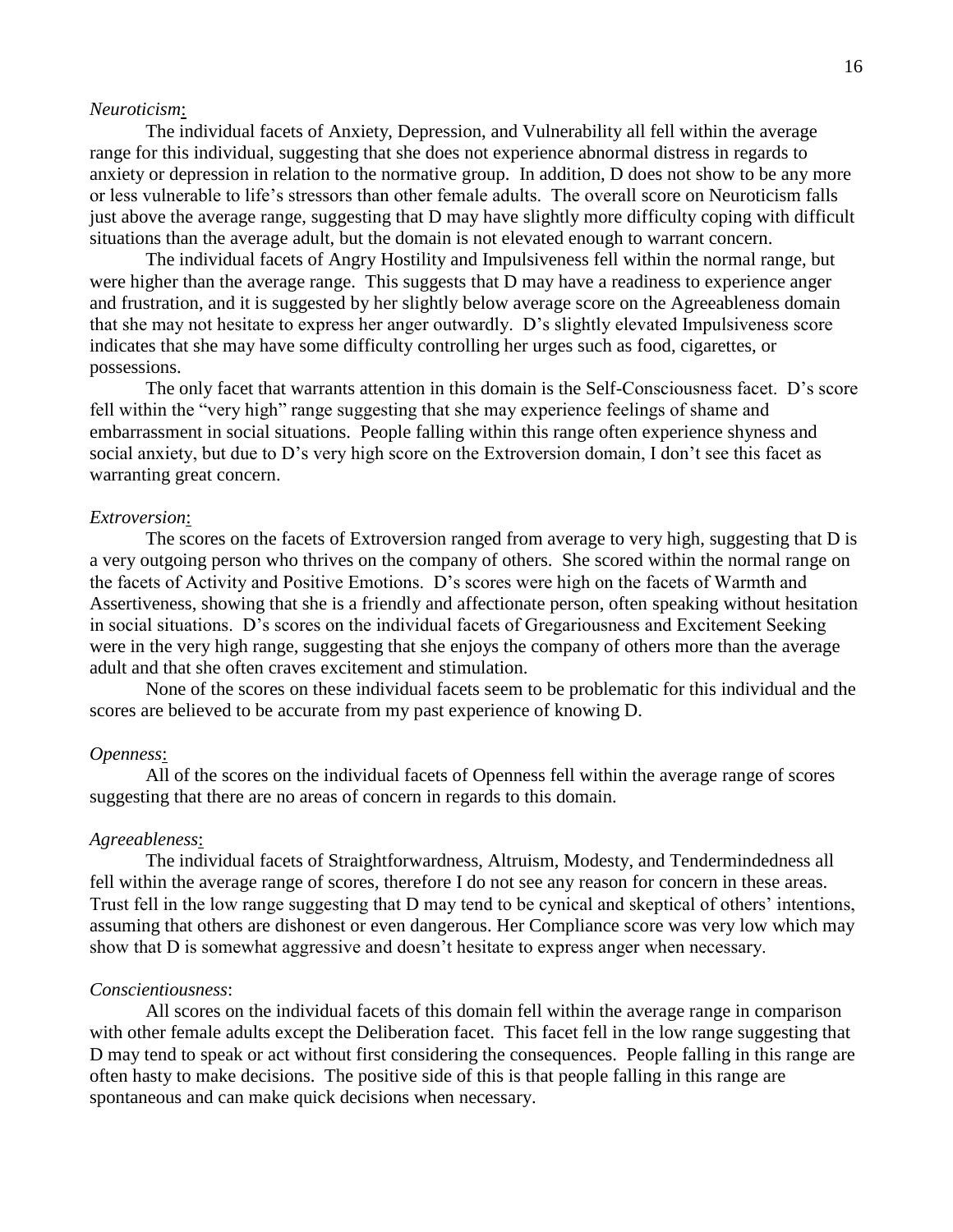There are no facets of the NEO-PI-R that warrant great concern in my opinion. It would seem that D is a well-adjusted individual who occasionally struggles with self-consciousness issues. She is very gregarious and craves excitement in her life. D may be a bit competitive and aggressive at times, but this does not seem to cause her any distress. She is often hesitant to trust others, which may act as a defense mechanism from being hurt. D is quick witted, spontaneous, and able to make hasty decisions, hopefully in her best interests. It has been my experience from knowing D and from her intake interview that these results are pretty accurate of her personality and character.

Sentence Completion: There were no aspects of the sentence completion test that led to any concern about D's adjustment level. Her answers appeared honest and reflected her personality in the same ways as the other tests did. There were two sentences that D was not able to complete, and she reported having trouble completing many of the sentences. Her explanation for her difficulty was that she wanted to take the test seriously and be honest and many of the thoughts that came to her mind when reading the sentence stems were "silly."

What I am able to deduce from D's sentence completion test is that spending time with people whom she loves is a very important part of D's life. She values close relationships and has some worry about not getting married and finding herself alone in the future. She doesn't have a clear picture of the future and she sees herself as rather indecisive. While she may be indecisive, D believes herself to be confident, honest, and of a sound mind. D trusts in herself, but is reluctant to trust others. She often worries that others are not being honest with themselves or with those around them. Honesty is something that D values greatly and she gets very frustrated when she believes someone is being dishonest with her.

Some of the things that D enjoys are going to sporting events, reading, dancing, and eating. She seems to be a contented person, reporting that she loves to "be lazy" and "snuggle in her covers." D has a thirst for knowledge and regrets waiting so long to go to school. She wants to accomplish great things in her life.

D seems to have had a pleasant childhood. She sees her father as a complex man, and her mother as someone who she will always be able to count on. She believes that most women are strong, capable, and independent, much like the ways she sees herself. Men, on the other hand, in D's opinion "have no clue." It seems there may be some stress in D's life right now, as she reported wanting to run away to a Caribbean island and really needing a vacation.

The results of the sentence completion test are judged to be both reliable and valid for this individual.

### **Diagnostic Impressions:**

After reviewing all of D's test results and reviewing information gathered from her intake interview, it is my judgment that D is a well-adjusted young woman who has some question about her future, but all of the resources she needs to succeed. She is a strong, self-confident woman who thrives on the company of others. Her social skills are highly developed, although sometimes she tends to speak her mind without first considering the consequences. D is reluctant to trust others, but always trusts in herself.

D is a very creative person, enjoying flexibility and not very tolerant of highly structured environments. She tends to question authority at times and can be considered norm-doubting. D is highly extroverted and gregarious. There are no apparent signs of psychopathology in this individual, although her potential for substance abuse is relatively high.

**Axis I:** No diagnosis Axis II: No diagnosis